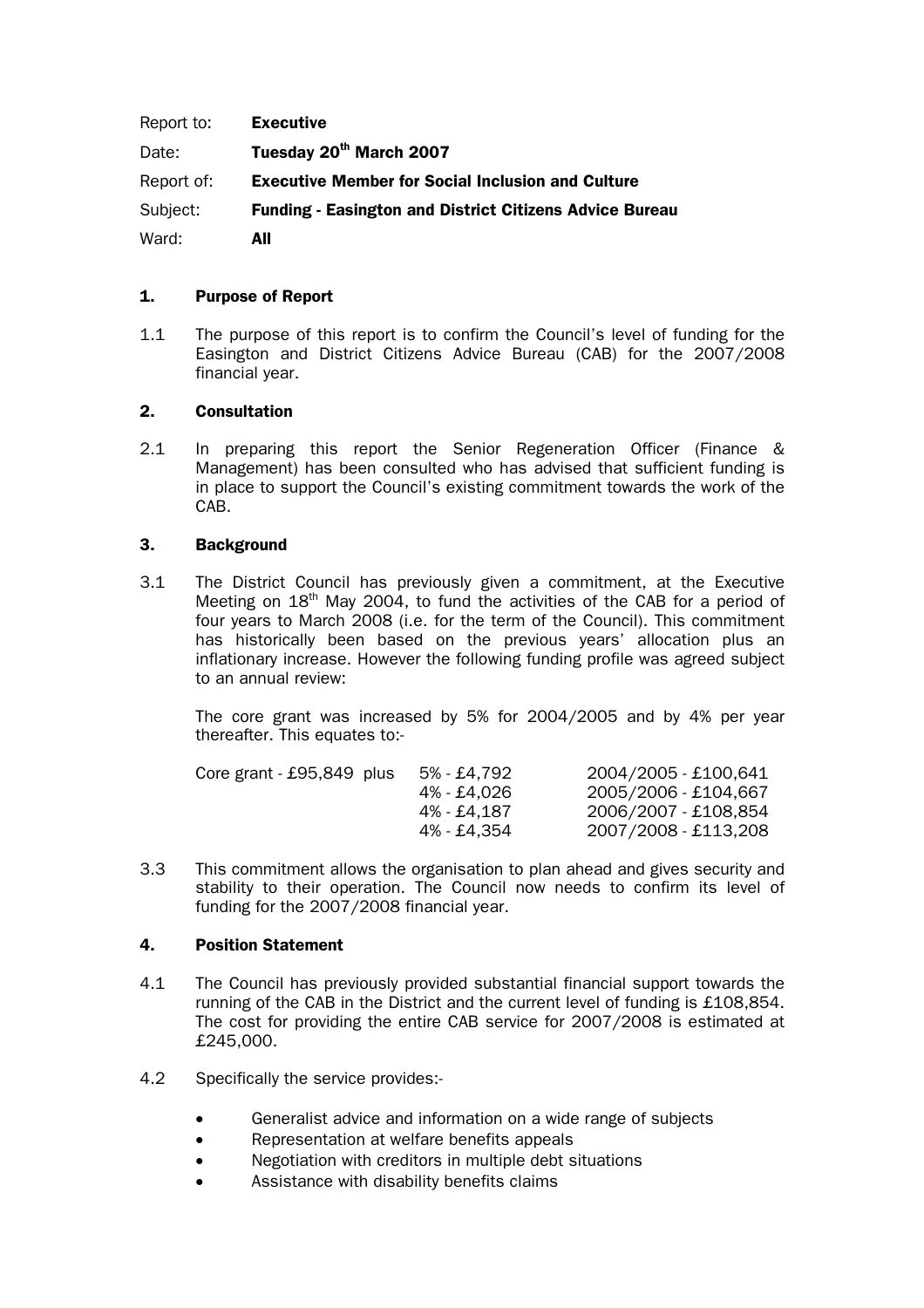- Free legal advice
- Home visits to those unable to access the service for whatever reason.
- 4.3 Easington and District Citizens Advice Bureau sees itself as having a wider role in the community and engages in a range of partnership working, particularly:-
	- District of Easington Homelessness Steering Group
	- Community Legal Services Partnership
	- Consumer Support Network
- 4.4 During 2006 CAB have been working closely with Durham Primary Care Trust and McMillan Cancer Relief to provide an advice worker to work with the palliative care team to aid persons suffering from cancer and other life limiting illnesses and their carers. A bid for funding has been submitted to the Big Lottery Fund's "Advice Plus" programme but at the time of writing this report the outcome is unknown.
- 4.5 The service relies heavily on volunteers who are supervised by permanent staff and there is an ongoing recruitment drive to ensure that the volunteer training programme can be achieved.
- 4.6 The Bureau continues to operate an outreach service in 12 community buildings throughout the District the funding for which has been secures from the Big Lottery Fund and the Northern Rock. Funding from Town and Parish Councils also supports this element of the service.
- 4.7 During 2006 the bureau handled 10,756 client contacts and managed 22,003 issues on their behalf. This represents an increase of 15.1% on the number of issues handled in 2005. As a result of generalist and tribunal work the bureau has generated £1,058,291.49 in additional benefit income for their clients (£306,015.17 in disability benefit, £380,984.70 in benefit through tribunal support and £371,291.62 in other awards) and have managed a further £2,463,899.61 in client debt related issues.
- 4.8 It is clear that the financial gains made by the bureau goes some way to alleviate the poverty experienced by some clients and also benefits the local economy. It is also clear that the amount of debt managed by the bureau relieves some of the stress and anxiety experienced by people in debt.
- 4.9 The amount of debt in the area is increasing and the CAB is thus managing an increased amount of money advice and debt management work. The Department of Trade and Industry (DTI) have recognised this as a major problem with Easington being one of the worst affected areas in the country. The bureau has thus secured funding from the DTI to employ two additional debt workers (from October 2006 & April 2007) to address this increase. This funding has been secured for two years.
- 4.10 The service, both core and outreach, currently provided by the bureau is considered to be the minimum for the District. The CAB report that failure to secure funding for the outreach service from September 2008 onwards will markedly reduce the service. Steps are being taken to secure funding but in the event of this not achieved CAB are requesting that the Council give consideration to increasing funding to the Bureau from September 2008 onwards.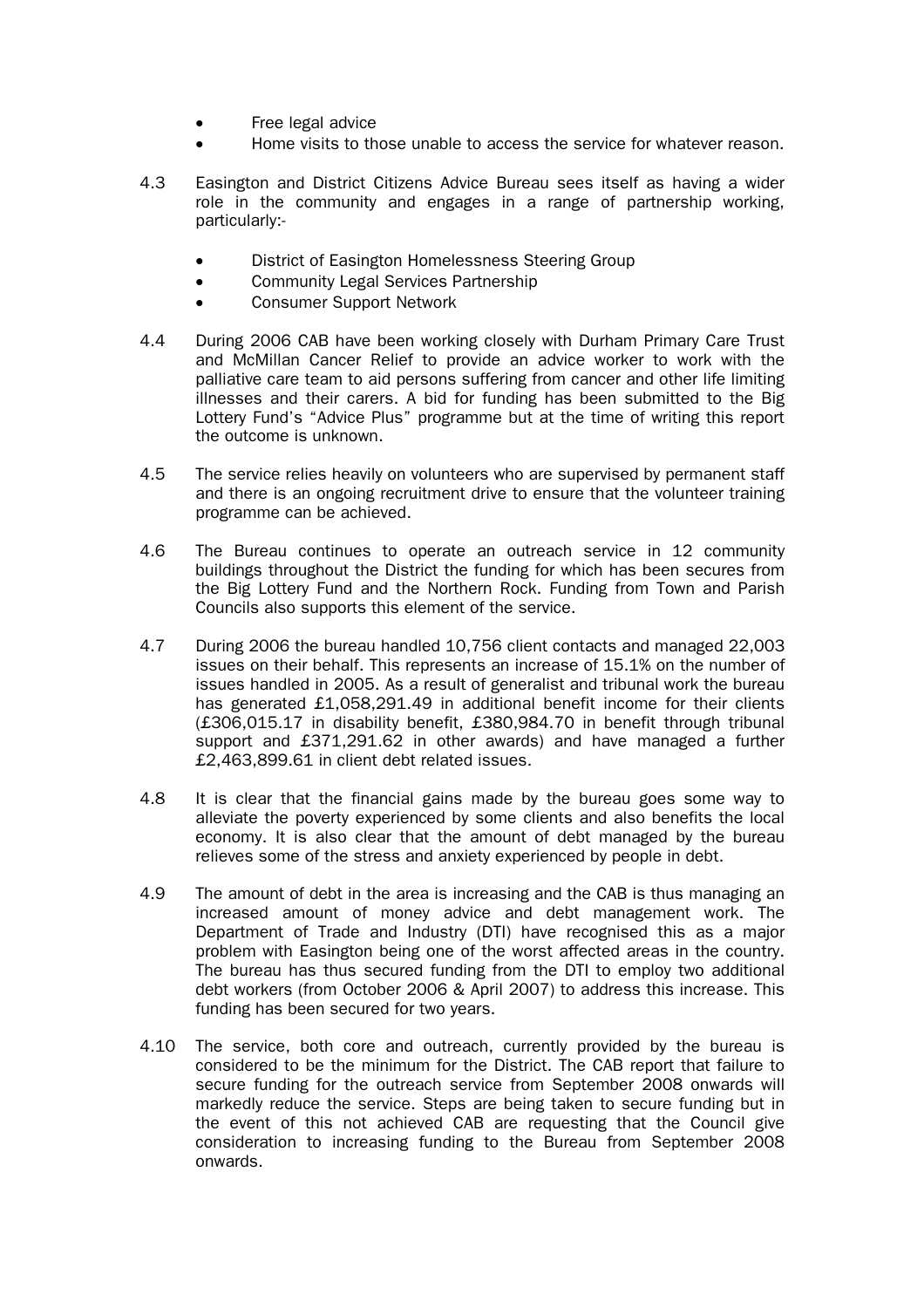4.11 Following the election of the new Council in May 2007 it is proposed to bring a further report to the Executive to determine a further four year funding arrangement for the CAB. Consideration of the above request will be made at this time. The funding arrangement will also include the establishment of a Service Level Agreement for the whole service.

# 5. Implications

## 5.1 Financial

There are no financial implications as the recommended funding is in line with the previously agreed profile as outlined in Section 3, and is accommodated within the 2007/2008 budget estimates. Future funding for the bureau will be the subject of a further report to the Executive once the new Council has been established.

# 5.2 Legal

There are no legal implications.

# 5.3 Policy

It is Council policy to fund the CAB for the life of each Council and this policy commitment has been given to the CAB for the period to March 2008.

## 5.4 Risk

A risk assessment has been completed and the necessary actions required to manage the identified risks have been/will be managed.

# 5.5 Communications

The CAB will be advised of the Council decision and publicity will be sought regarding the Council support of the CAB.

## 6. Corporate Implications

## 6.1 Corporate Plan and Priorities

The CAB provide a quality service for the residents of the District and engages in a range of partnership working including Trading Standards, Consumer Support, Community Legal Services and the Durham On Line Initiative which aims to improve access to advice services. Less easily quantifiable is the effect of the bureau's help in issues such as homelessness, relationship or employment problems, which are often causes of stress and anxiety and subsequent ill health.

# 6.2 Equality and Diversity

There are no Equality and Diversity Issues.

# 6.3 E-Government

There are no direct E-Government issues for the Council however CAB have introduced a new IT system which provides up to date legal information and